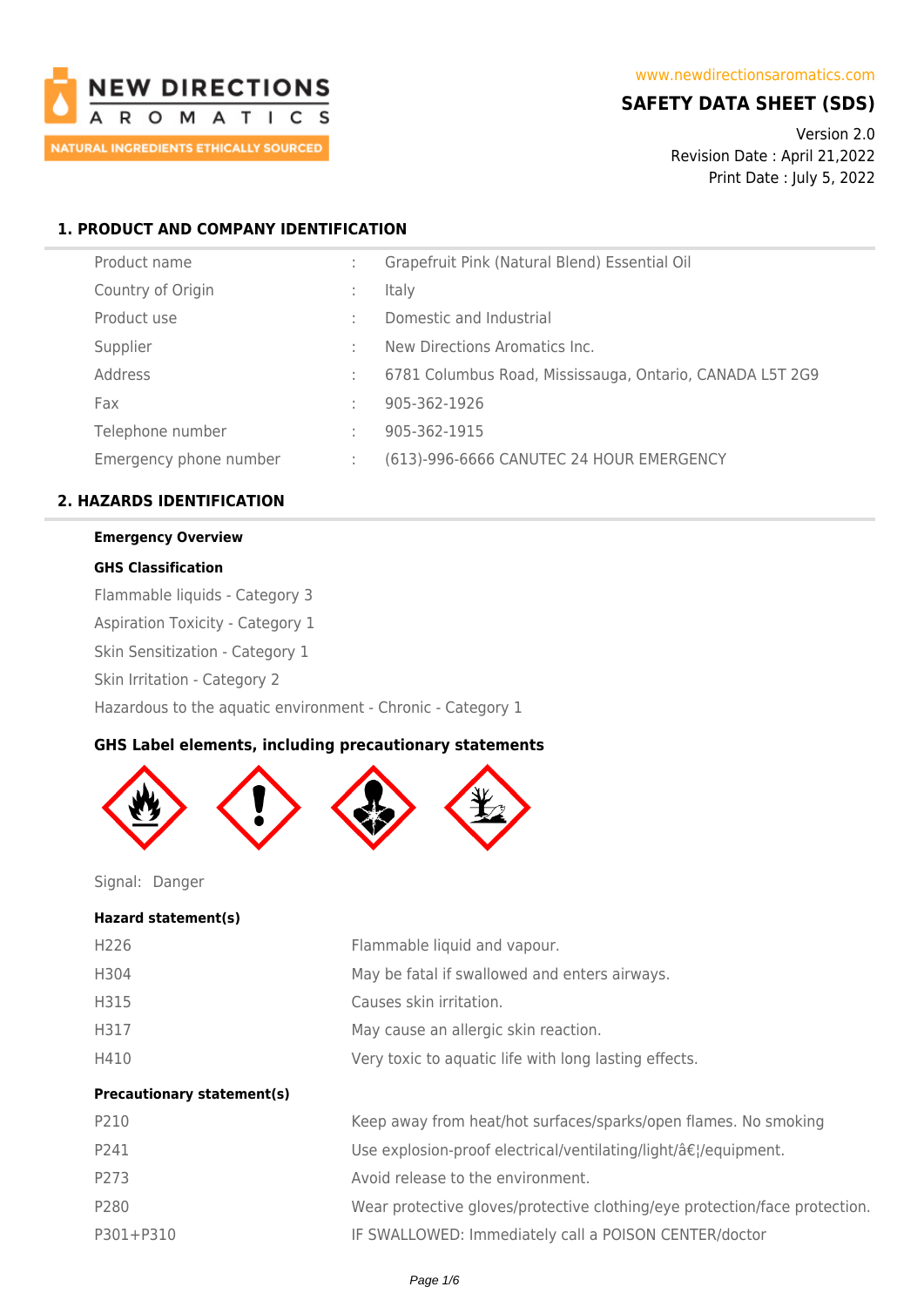| P303+P361+P353 | IF ON SKIN (or hair): Take off immediately all contaminated clothing.<br>Rinse skin with water/ shower.                                 |
|----------------|-----------------------------------------------------------------------------------------------------------------------------------------|
| P305+P351+P338 | IF IN EYES: Rinse cautiously with water for several minutes. Remove<br>contact lenses if present and easy to do - continue rinsing.     |
| P332+P313      | If skin irritation occurs: Get medical advice/attention.                                                                                |
| P333+P313      | If skin irritation or a rash occurs: Get medical advice/attention.                                                                      |
| P337+P313      | If eye irritation persists get medical advice/attention.                                                                                |
| P370           | In case of fire: Use extinguishing media listed in Section 5 of the SDS to<br>extinguish.                                               |
| P403+P233      | Store in a well ventilated place. Keep container tightly closed.                                                                        |
| P405           | Store locked up.                                                                                                                        |
| P501           | Dispose of contents and container in accordance with local, regional,<br>national and/or international regulation for hazardous wastes. |

# **3. COMPOSITION / INFORMATION INGREDIENTS**

| <b>Product Name</b> | <b>CAS NO</b> | <b>EC NO</b> | <b>Concentration</b> |
|---------------------|---------------|--------------|----------------------|
| Limonene            | 5989-27-5     | 227-813-5    | $60 - 98 %$          |
| Decanal             | 112-31-2      | 203-957-4    | $0.0 - 6.0 %$        |
| Citral              | 5392-40-5     | 226-394-6    | $0.0 - 3.0 %$        |
| Myrcene             | 123-35-3      | 204-622-5    | $0.0 - 3.0 %$        |
| Caryophyllene       | 87-44-5       | 201-746-1    | $0.0 - 3.0 %$        |
| Linalool            | 78-70-6       | 201-134-4    | $0.0 - 3.0 %$        |
| Nootkatone          | 4674-50-4     | 225-124-4    | $0.0 - 3.0 %$        |
| Octanal             | 124-13-0      | 204-683-8    | $0.0 - 2.0 %$        |
| Sabinene            | 3387-41-5     | 222-212-4    | $0.0 - 2.0 %$        |
| Citronellal         | 106-23-0      | 203-376-6    | $0.0 - 1.0 %$        |
| Alpha Pinene        | $80 - 56 - 8$ | 201-291-9    | $00.0 - 1.0 %$       |

# **4. FIRST AID MEASURES**

# **Eye contact**

Immediately flush eyes with plenty of cool water for at least 15 minutes. Get medical attention if irritation occurs.

# **Skin contact**

Remove contaminated clothing. Wash area with soap and water. If irritation occurs, get medical attention.

# **Inhalation**

If inhaled, removed to fresh air. Get medical attention if symptoms appear.

# **Ingestion**

Seek medical attention or contact local poison control center.

# **5. FIRE FIGHTING MEASURES**

# **Suitable extinguishing media**

Foam. Dry Powder. Carbon dioxide.

# **Unsuitable extinguishing media**

Water spray, water jet.

# **Special protective equipment and precautions for fire-fighters**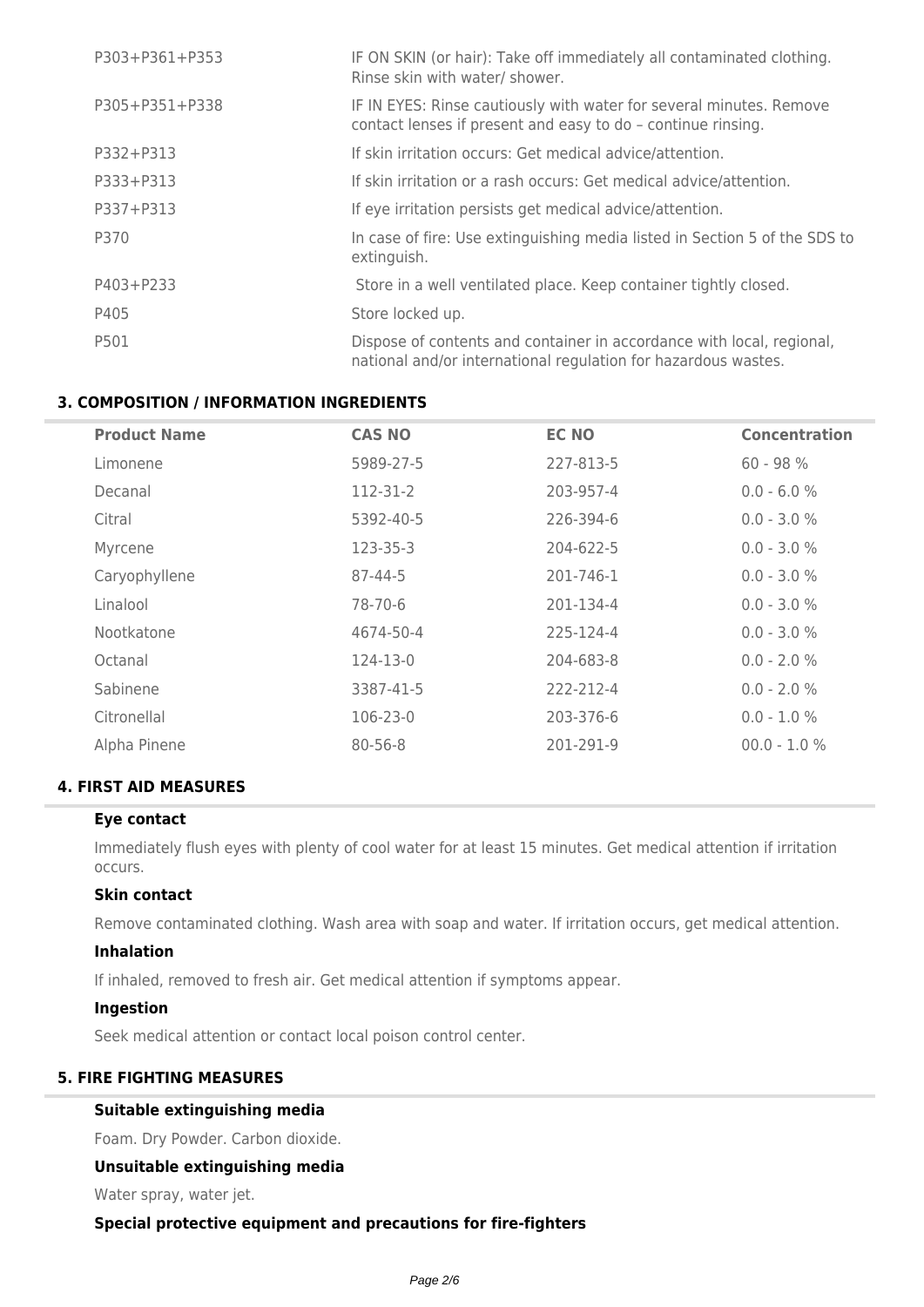Wear proper protective equipment. Exercise caution when fighting any chemical fire. Use water spray or fog for cooling exposed containers.

# **Special hazards arising from the substance or its combustible products**

Hazardous decomposition products may be formed at extreme heat or if burned.

### **Resulting gases**

Carbon oxides.

# **6. ACCIDENTAL RELEASE MEASURES**

### **Personal precautions, protective equipment and emergency procedures.**

Equip clean crew with proper protection. Respiratory protection equipment may be necessary.

#### **Environmental precautions**

Prevent entry to sewers and public waters. Notify authorities if product enters sewers or public waters.

# **Methods and materials for containment and cleaning up**

Clean up any spills as soon as possible, using an absorbent material to collect it. Use suitable disposal containers.

## **7. HANDLING AND STORAGE**

### **Precautions for safe handling**

No direct lighting. No smoking. Ensure prompt removal from eyes, skin and clothing. Wash hands and other exposed areas with mild soap and water before eating, drinking or smoking and when leaving work. Handle in accordance with good industrial hygiene and safety procedures.

### **Conditions for safe storage, including any incompatibilities**

Store in well filled tight suitable containers; drums should only be considered as a means of transportation. Do not store with flammable or explosive materials and strong oxidizing agents. Keep drums tightly closed. Store dark, dry and under cold temperatures. Protect against warming / overheating. Recommended storage temperature: 8-12°C.

# **8. EXPOSURE CONTROLS AND PERSONAL PROTECTION**

### **Eyes**

Use tightly sealed goggles.

### **Skin**

If skin contact or contamination of clothing is likely, protective clothing should be worn. Use protective gloves.

### **Respiratory**

In case of insufficient ventilation, wear suitable respiratory equipment.

### **Ingestion**

Not for ingestion.

# **9. PHYSICAL AND CHEMICAL PROPERTIES**

| Appearance       |   | Reddish orange liquid.                           |
|------------------|---|--------------------------------------------------|
| Odor             | ÷ | Characteristic odor.                             |
| Flash point      | ÷ | $51^{\circ}$ C                                   |
| Relative density | ÷ | 0.850 to 0.900 @ 15 °C                           |
| Solubility (ies) | ÷ | Soluble in alcohol and oils. Insoluble in water. |
| Refractive index | ÷ | 1.455 -to 1.495 @ 20 °C                          |
| Optical rotation | ÷ | $+90^{\circ}$ to $+98^{\circ}$                   |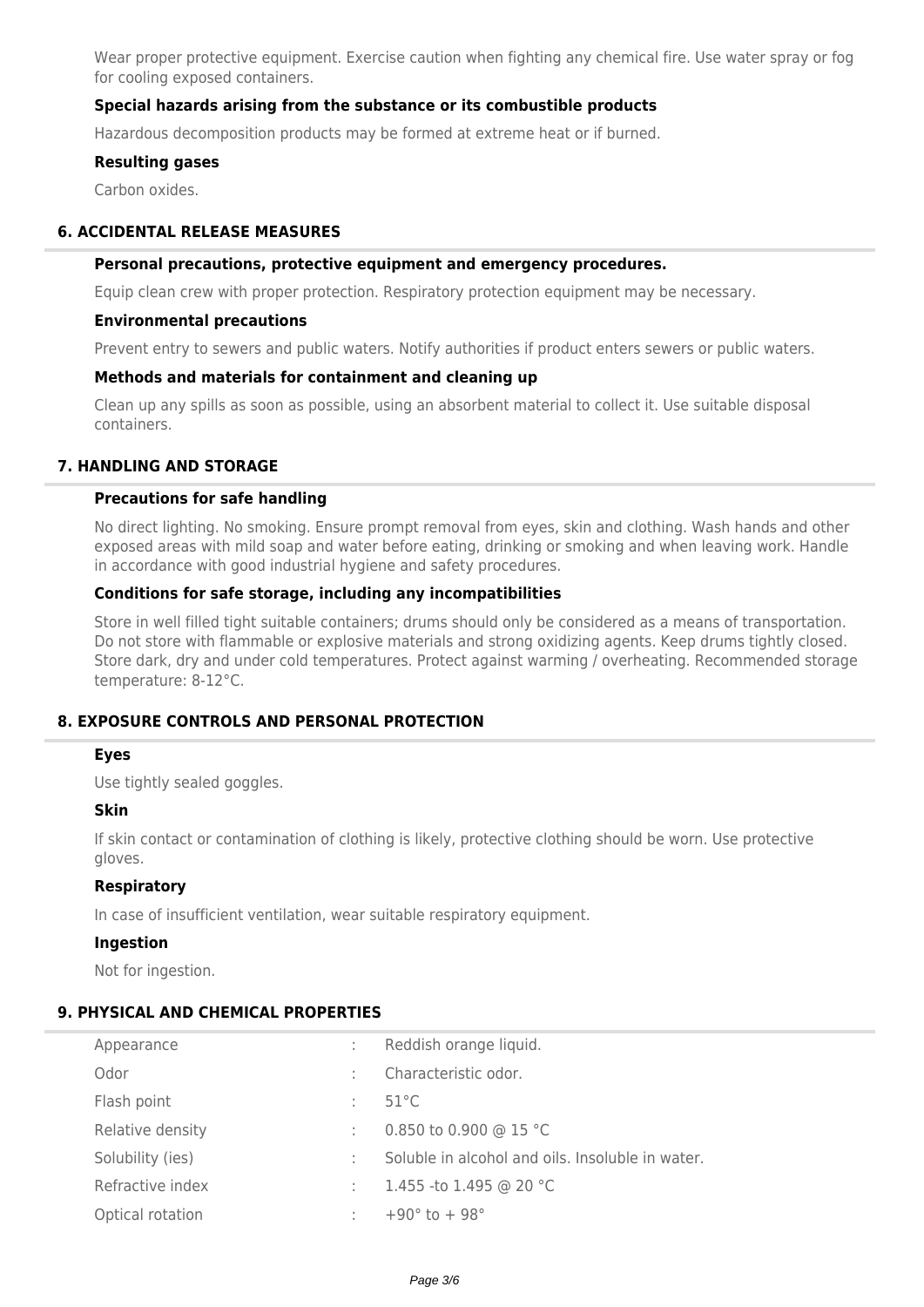# **10. STABILITY AND REACTIVITY**

## **Reactivity**

This material presents no significant reactivity hazard.

### **Chemical stability**

Chemically stable.

# **Possibility of hazardous reactions**

Hazardous polymerization will not occur.

# **Conditions to avoid**

Avoid sparks, flame and other heat sources.

#### **Incompatible materials**

Strong acids and Strong oxidizing agents.

## **Hazardous decomposition products**

No dangerous decomposition known.

## **11. TOXICOLOGICAL INFORMATION**

### **Acute toxicity**

Cas: 5989-27-5 (R) - p-mentha-1,8-diene LD50 (oral, rat): 4400mg/kg

### **Chronic toxicity**

May cause allergic reactions on skin.

#### **Inhalation**

Inhalation of high concentrations of vapor may result in irritation of eyes, nose and throat, headache, nausea, and dizziness.

# **Skin contact**

Adverse skin effects should be prevented by normal care and personal hygiene.

### **Eye contact**

Possible irritation should be prevented by wearing safety glasses.

### **Ingestion**

Low order toxicity causing irritation of the stomach and intestines which results in nausea and vomiting

## **Repeated exposure**

Repeated or prolonged contact may cause redness, irritation and scaling of skin (Dermatitis).

# **12. ECOLOGICAL INFORMATION**

# **Ecotoxicity**

Toxic to aquatic organisms, may cause long-term adverse effects environment. Avoid any pollution of ground, surface or underground water.

## **Persistence and degradability**

Not available.

# **Bio - accumulative potential**

Not available.

# **Mobility in soil**

Not available.

# **Other adverse effects**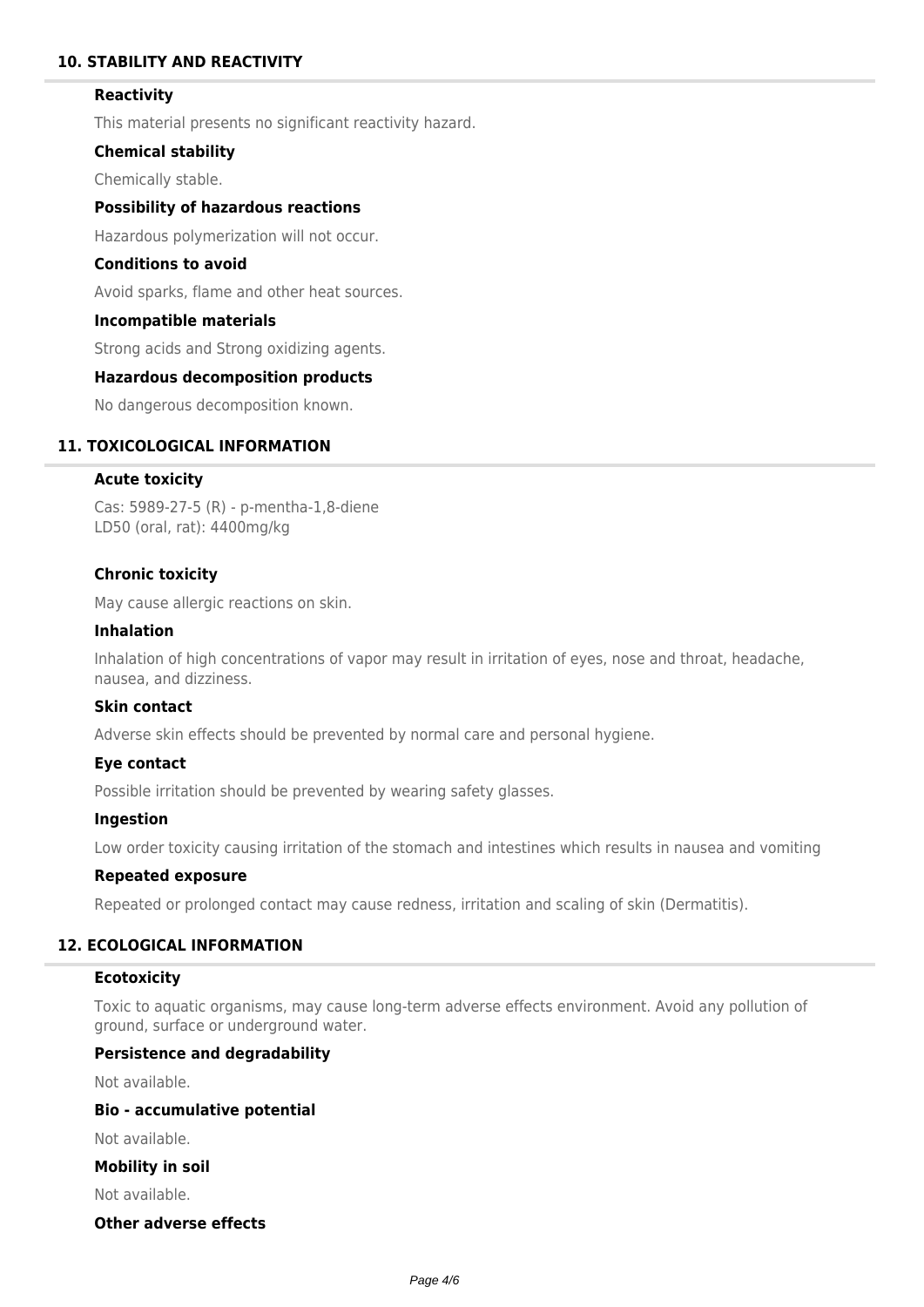Not available.

# **13. DISPOSAL CONSIDERATION**

Empty contaminated packaging thoroughly. They may be recycled after thorough and proper cleaning. Packaging that may not be cleansed are to be disposed of in the same manner as the product. Moistened solids (e.g. cloth, pulp, filter panels, binder) can be burnt after consulting with the waste disposal facility operator and the pertinent authorities and adhering to the necessary technical regulations.Dispose of product in accordance with local, state or provincial and federal regulations. Check with local municipal authority to ensure compliance.

# **14. TRANSPORT INFORMATION**

**UN Number** 1169 **UN proper shipping name** Extracts, aromatic, liquid **Transport hazard class** 3 **Packing group** III **US DOT Shipping Description (Land)** 1169 **Proper shipping name** Extracts, aromatic, liquid **Class** 3 **Packaging group** III **IMO-IMDG Shipping Description (Sea)** 1169 **Proper shipping name** Extracts, aromatic, liquid **Class** 3 **Packaging group** III **IATA Shipping Description (Air)** 1169 **Proper shipping name** Extracts, aromatic, liquid **Class** 3 **Packaging group** III  **15. REGULATORY INFORMATION**